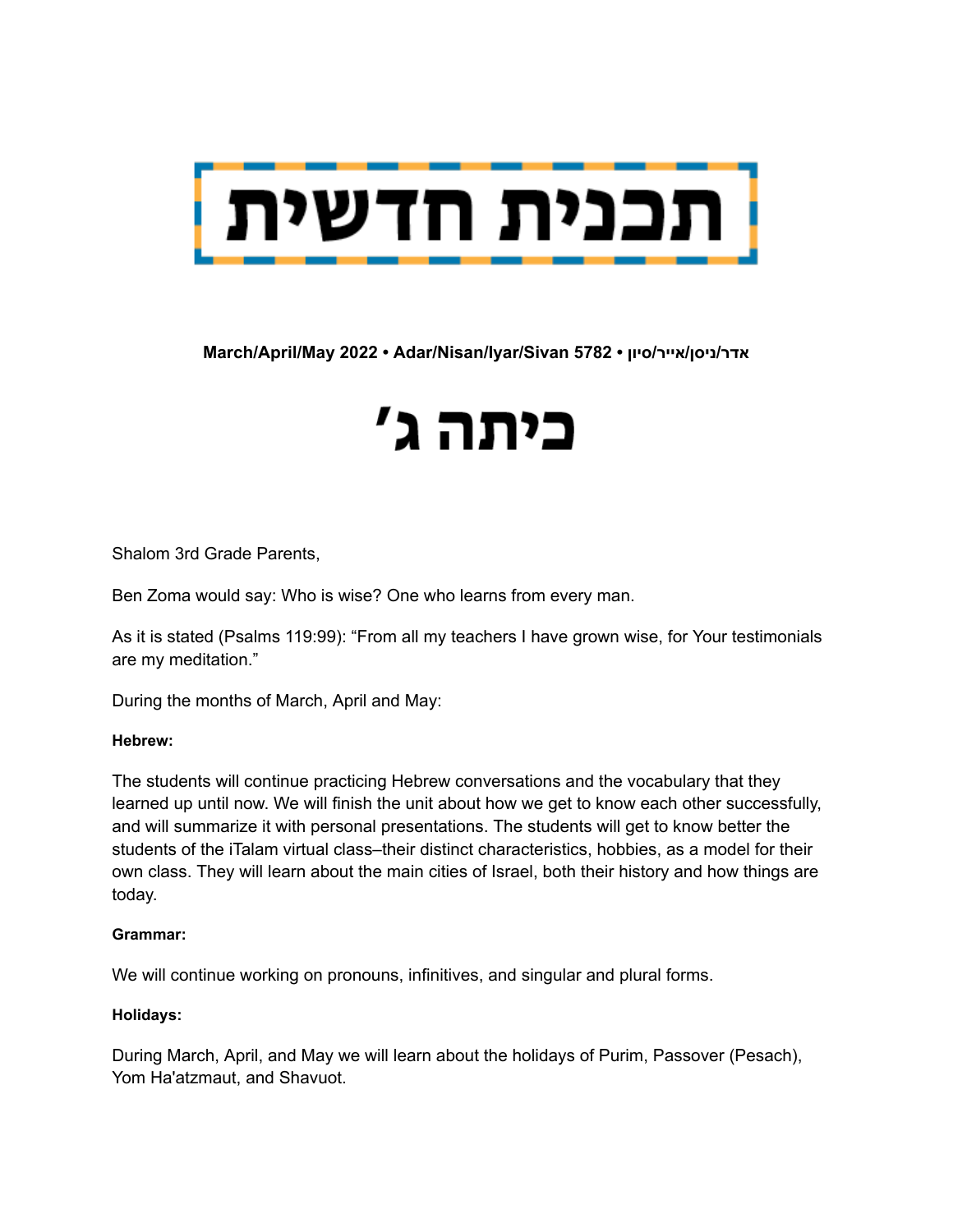# **Purim:**

The unit opened with memory activation, by means of the Memory Box. The story of the Megillah is studied through the medium of a play, employing various intelligences (speaking, reading, and writing; emotion; thinking etc). The play focused on central events as they appear in the language of the Megillah, encouraging the students to trace the reasons for these events using divergent thinking. The students reviewed and expanded their study of the mitzvot and customs we perform during Purim (reading the Megillah, Mishloach Manot, special Purim tzedakah, the Purim feast). Students are familiar with the Hebrew vocabulary associated with the holidays, and experienced the Megillah reading in the synagogue, dressed up, had a costume parade, and exchanged Mishloach Manot – gifts.

# **Passover:**

The students will expand their knowledge of the Exodus and of the holiday's rituals and customs, conducting a model Seder. The Haggadah was studied through the concept of avdut (slavery) and herut (freedom), focusing on the transition from bondage to freedom undergone by Am Israel. Adhering to the Mitzvah to remember Yetziyat Mizrayim (leaving Egypt) each and every day and throughout the ages, the unit encourages the children to reflect on what they already know and remember about the Exodus, and appreciate the freedom they enjoy today.

# **Yom ha'Atzma'ut:**

The students will study about Israel and Jerusalem. The children's memory will be active through key items retrieved from the Memory Box. The children will "hike" through Israel while reading the guide book Kef Le'tayel Be'Israel (It's Fun to Hike in Israel), studying unique and interesting things about various places around the country throughout history and today, and preparing a final project about a location of their choice.

# **Shavuot:**

We will conclude our year with the last Jewish holiday in the school year; Shavuot is celebrated on the 6th day of Sivan. It commemorates the receiving of the Torah on Mt. Sinai. Students will learn in depth the 10 commandments and will be familiar with the Hebrew vocabulary associated with the holiday.

#### **Torah:**

We will finsih to learn in depth Sefer Beresheet, Parashat Lech Lecha, and Parashat Vayera. Abram was the first person to realize that G-d is a Supreme Being. He spreads this message all the time in the city of Haran where he lives. One day G-d tells him to leave his city and his father's home and to go to the land which G-d will show him. So Abram and his wife Sarai, together with his nephew Lot, leave Haran and travel to the Land of Canaan. We will continue to learn the p'sukim (vesrses) and the key words in the biblical text.